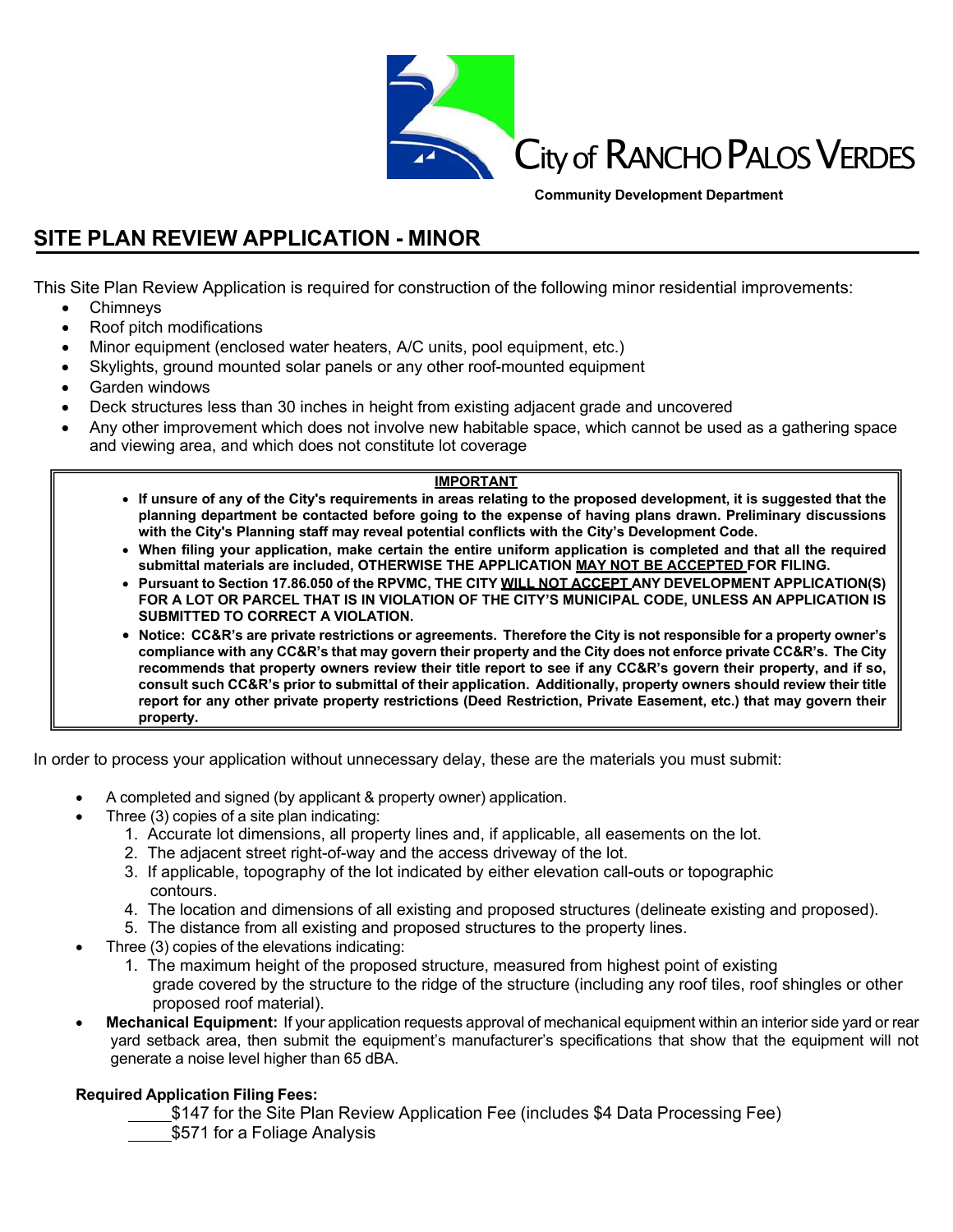| <b>APPLICANT/CONTRACTOR:</b>                                                                                                                                                                                                                                                    | <u>LANDOWNER:</u>                                                                                                                                                                                                              |
|---------------------------------------------------------------------------------------------------------------------------------------------------------------------------------------------------------------------------------------------------------------------------------|--------------------------------------------------------------------------------------------------------------------------------------------------------------------------------------------------------------------------------|
|                                                                                                                                                                                                                                                                                 | Name: Name:                                                                                                                                                                                                                    |
|                                                                                                                                                                                                                                                                                 |                                                                                                                                                                                                                                |
| and the control of the control of the control of the control of the control of the control of the control of the                                                                                                                                                                |                                                                                                                                                                                                                                |
|                                                                                                                                                                                                                                                                                 |                                                                                                                                                                                                                                |
|                                                                                                                                                                                                                                                                                 |                                                                                                                                                                                                                                |
|                                                                                                                                                                                                                                                                                 |                                                                                                                                                                                                                                |
|                                                                                                                                                                                                                                                                                 | <b>GENERAL INFORMATION</b>                                                                                                                                                                                                     |
| 1. Maximum height of project, measured from the finished grade adjacent to the structure to the<br>highest point of the structure.                                                                                                                                              |                                                                                                                                                                                                                                |
| 2. ___________Square footage of project.                                                                                                                                                                                                                                        |                                                                                                                                                                                                                                |
|                                                                                                                                                                                                                                                                                 | 3. Distance of project to property lines: Front: Side: Side: Street-Side: Rear: Rear:                                                                                                                                          |
| 4. Are any of the following conditions proposed? $\Box$ Yes $\Box$ No<br>• Total volume of earth to be moved (sum of cut and fill) is 20 cubic yards or greater.<br>Height of fill or depth of cut is 3 feet or greater.<br>If yes, a separate Grading Application is required. |                                                                                                                                                                                                                                |
| structure? $\Box$ Yes $\Box$ No                                                                                                                                                                                                                                                 | 5. Does the project involve any work, activity, or encroachment in the public right-of-way or in a public drainage<br>If yes, you must obtain approval from the Public Works Department prior to issuance of building permits. |
| 6. Does the property currently utilize a septic system to treat on-site wastewater? $\Box$ Yes                                                                                                                                                                                  | $\Box$ No                                                                                                                                                                                                                      |
| Information to Determine if a Foliage Analysis is Necessary                                                                                                                                                                                                                     |                                                                                                                                                                                                                                |

Does the proposed project involve an addition or structure which is 120 square feet or more in size and which can be used as a gathering space and viewing area (i.e., decks, covered patios)?  $\Box$  Yes  $\Box$  No

If the answer is "yes" to this question, a foliage analysis must be conducted by Staff **prior to approval of the Site Plan Review Application** to determine if any existing foliage on the applicant's property, which exceeds 16 feet or the ridgeline of the primary residence, whichever is lower, impairs a view from any surrounding properties

**I HEREBY CERTIFY**, under penalty of perjury, that the information and materials submitted with this application are true and correct.

Signature of Applicant/Contractor Signature of Landowner

Dated: Dated:

# **CONTRACTORS PLEASE READ AND INITIAL:**

I UNDERSTAND that in order to perform work in the City of Rancho Palos Verdes, a business license must be obtained from the City's Finance Department prior to obtaining a building permit from the Building and Safety Division. (initials)